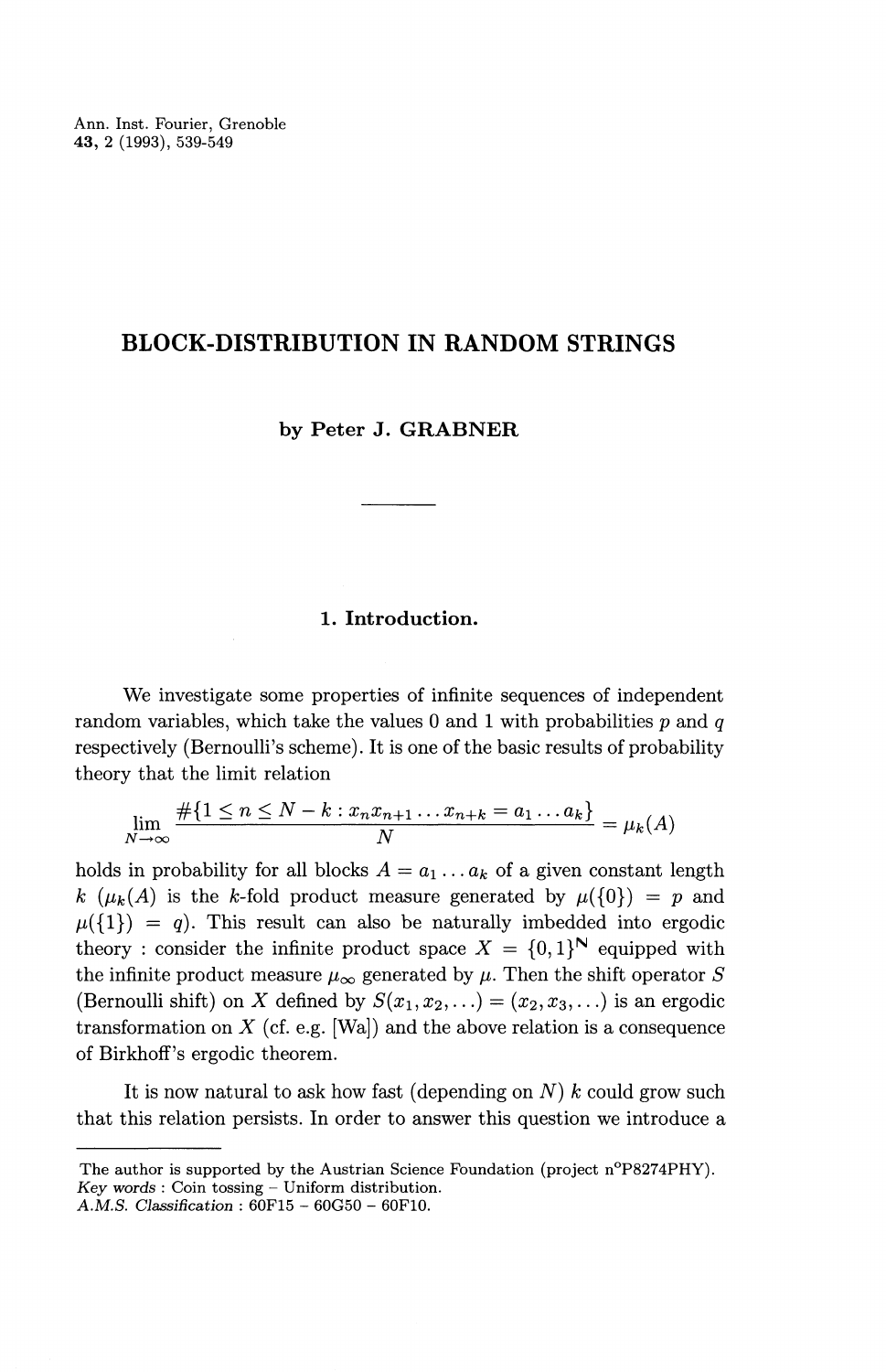special notion of discrepancy (*cf.* [HI], [KN]) : (1.1)  $D_N^k(x_1,\ldots,x_N)$  $\begin{aligned} &= \max_{A \in \{0,1\}^k} \frac{1}{\sqrt{p^k \mu_k(A)}} \bigg| \frac{\#\{1 \le n \le N-k : x_n x_{n+1} \dots x_{n+k} = a_1 \dots a_k\}}{N} - \mu_k(A) \end{aligned}$ 

The following calculations will show that this is a proper measure for the distribution behaviour of the sequence  $x_1, x_2, \ldots$  Note that this definition agrees with the definition in [FKT] for  $p = q = \frac{1}{2}$ .

**DEFINITION.** — A sequence  $x_1, x_2, \ldots$  is called  $k(N)$ -distributed with respect to  $\mu$  if

$$
\lim_{N \to \infty} D_N^{k(N)}(x_1, \ldots, x_N) = 0.
$$

Our Theorem will show under which conditions almost all sequences are  $k(N)$ -distributed. Without loss of generality assume that  $p \leq q$ . The notation  $\ln n$  is the logarithm to base  $\frac{1}{p}$  :  $\ln n = \log_{\frac{1}{p}} n$ .

THEOREM. — *Let k(N) be a non-decreasing sequence of positive integers. Then the following* 0-1-Jaw *holds*

$$
\mu_{\infty} \left( \lim_{N \to \infty} D_N^{k(N)}(x_1, \dots, x_N) = 0 \right) = \begin{cases} 1 & \text{if } \ln n - \ln \ln n - k(n) \to \infty \\ 0 & \text{otherwise.} \end{cases}
$$

It clearly follows from Kolmogoroff's 0-1-law or the fact that the set

$$
\left\{\lim_{N\to\infty} D_N^{k(N)}(x_1,\ldots,x_N)=0\right\}
$$

is invariant under the (ergodic) shift *S,* that the only possible values for the above probability are 0 and 1. The proof of this theorem will use bivariate correlation polynomials, which are a generalization of Guibas' and Odiyzko's correlation polynomials in one variable (cf. [GO]). Using these polynomials we are able to compute the probability generating functions of the events we are interested in.

### **2. Generating Functions.**

Throughout this section let  $A = a_1 a_2 \dots a_k$  be a 0-1-string of length *k.* We are interested in the cardinalities of the following subsets of the set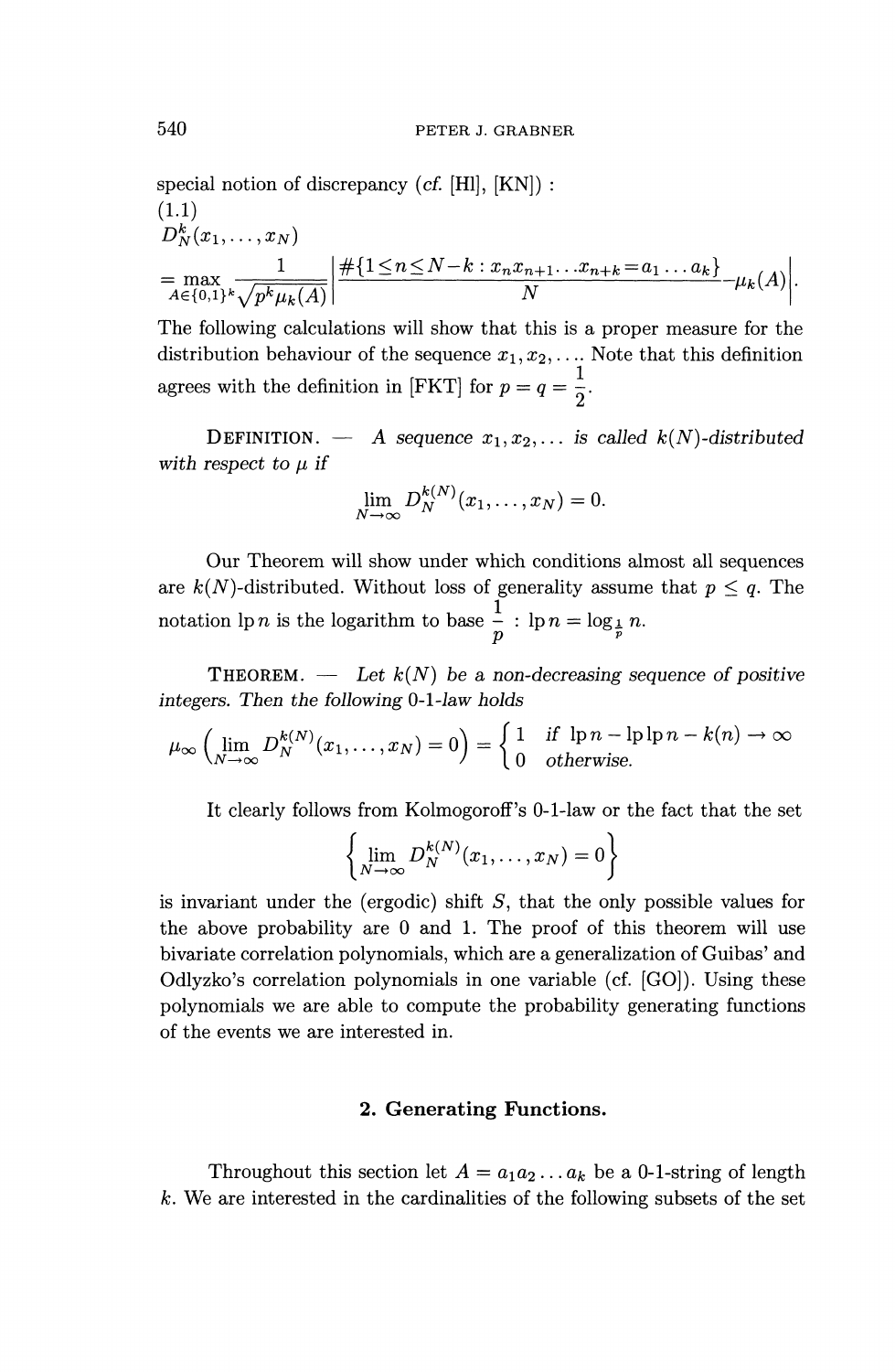$S_{r,s}$  of strings containing r digits 0 and *s* digits 1 : (2.1)

 $f_A(r, s) = \#\{B \in \mathcal{S}_{r, s} : B \text{ contains } A \text{ only at the end}\}\$ 

 $g_A(r,s) = \#\{B \in \mathcal{S}_{r,s} : B \text{ contains } A \text{ only at the beginning and at the end}\}\$  $h_A(r,s,) = \# \{B \in \mathcal{S}_{r,s} : B \text{ does not contain } A\}.$ 

In order to compute the generating functions of these quantities we introduce the bivariate autocorrelation polynomial  $[AA](z,w)$ :

$$
[z^rw^s][AA](z,w) = \begin{cases} 1 & \text{if } a_1 a_2 \dots a_{k-r-s} = a_{r+s+1} a_{r+s+2} \dots a_k \text{ and the string } a_1 a_2 \dots a_{r+s} \text{ contains } r \text{ digits } 0 \text{ and } s \\ & \text{digits } 1 \\ 0 & \text{otherwise,} \end{cases}
$$

where  $[z^rw^s]P(z, w)$  as usual denotes the coefficient of  $z^rw^s$  in  $P(z, w)$ . We are now ready to formulate

PROPOSITION 1. — *The generating functions of the combinatorial expressions (2.1) are given by*

$$
F_A(z, w) = \sum_{r,s=0}^{\infty} f_A(r,s)z^rw^s = \frac{z^{0(A)}w^{1(A)}}{z^{0(A)}w^{1(A)} + (1 - z - w)[AA](z, w)}
$$

$$
G_A(z, w) = z^{0(A)}w^{1(A)} + \frac{(z + w - 1)z^{0(A)}w^{1(A)}}{z^{0(A)}w^{1(A)} + (1 - z - w)[AA](z, w)}
$$

$$
H_A(z, w) = \frac{[AA](z, w)}{z^{0(A)}w^{1(A)} + (1 - z - w)[AA](z, w)},
$$

where  $O(A)$  and  $1(A)$  denote the number of 0's and 1's in A respectively.

The proof of this proposition is analogous to the proof of the corresponding results for ordinary generating functions (cf. [GO]).

*Remark* 1. — Obviously these results can be generalized to any finite alphabet.

As in [FKT] we use these functions to compute the probability generating function  $(p.g.f.)$  of all strings containing the substring A exactly *r* times :

$$
\Phi_A^{(r)}(z) = \frac{z^{-kr}}{\mu_k(A)} F_A(pz, qz)^2 G_A(pz, qz)^{r-1} \text{ for } r \ge 1
$$
  

$$
\Phi_A^{(0)}(z) = H_A(pz, qz).
$$

Inserting the results of Proposition 1 and setting

(2.2) 
$$
P(z) = \frac{1}{\mu_k(A)} [AA](pz, qz)
$$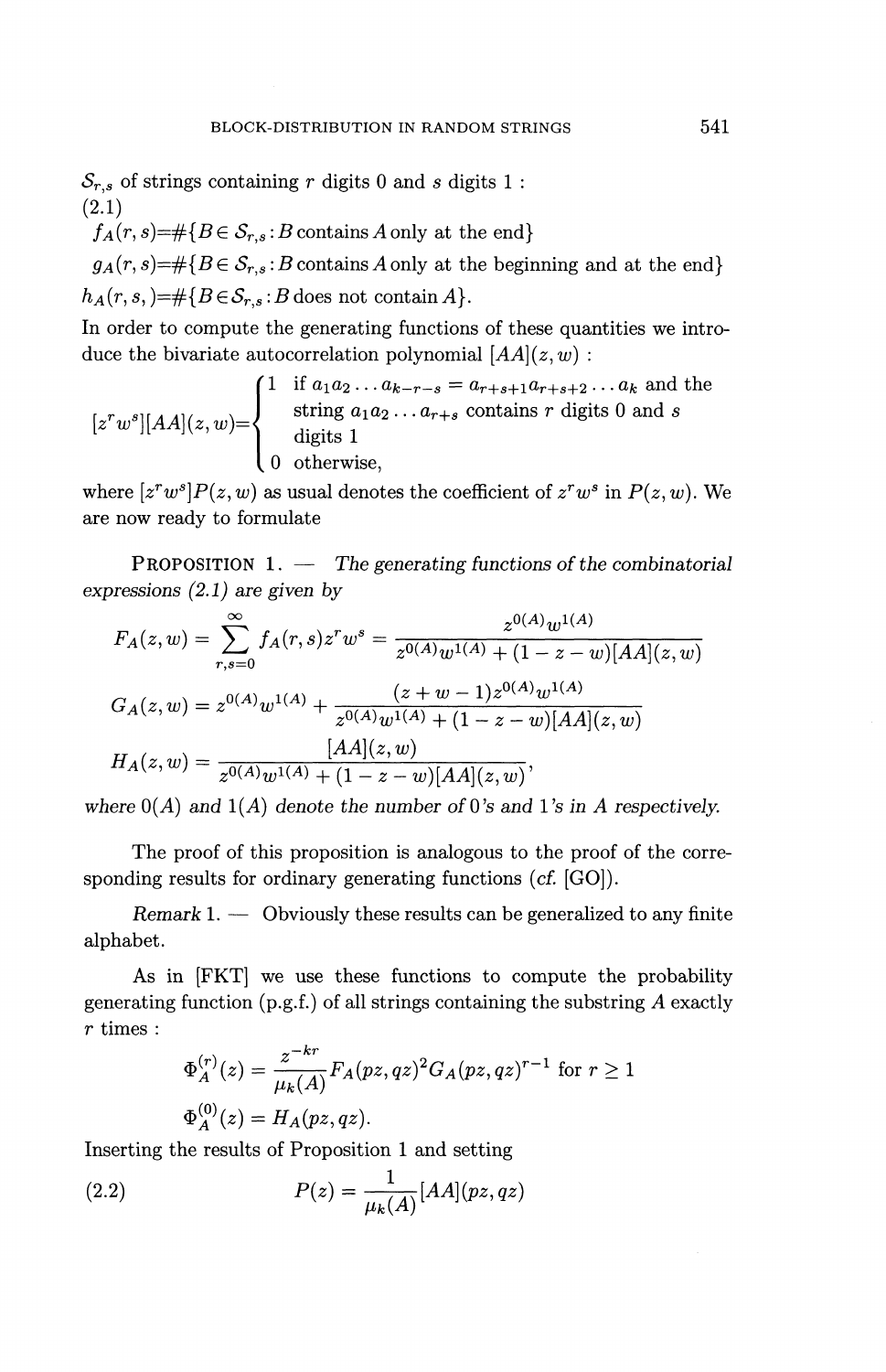yields

$$
\text{PETER J. GRABNER}
$$
\n
$$
\Phi_A^{(r)}(z) = \frac{z^k}{\mu_k(A)} \frac{\left( (1-z)(P(z) - \frac{1}{\mu_k(A)}) + z^k \right)^{r-1}}{((1-z)P(z) + z^k)^{r+1}}
$$
\n
$$
\Phi_A^{(0)}(z) = \frac{P(z)}{(1-z)P(z) + z^k}.
$$

## **3. Proof of the Theorem.**

We split the proof into two parts; first we show that almost all sequences are  $k(N)$  distributed if  $\ln n - \ln \ln n - k(n) \to \infty$ . Using our p.g.f. results we can write

$$
(3.1)
$$

1)  
\n
$$
\mu_{\infty}(\#\{0 \le n \le N - k : x_{n+1} \dots x_{n+k} = a_1 \dots a_k\} = r) = p_A^{(r)}(N) = [z^N] \Phi_A^{(r)}(z) = \frac{1}{2\pi i} \oint_C \Phi_A^{(r)}(z) \frac{dz}{z^{N+1}}.
$$

In order to be able to estimate the integral we need information on the the zeros of the polynomial  $(1-z)P(z) + z^k$ .

**LEMMA** 1. — The zero of smallest modulus  $z_0$  of  $(1-z)P(z) + z^k$ *is real and positive and satisfies the estimate*

$$
z_0 > 1 + C \mu_k(A)
$$

*for a positive constant C only depending on p.*

*Proof.* — As  $F_A(pz,qz)$  is a p.g.f. and  $(1 - z)P(z) + z^k$  is the denominator of this rational function the zero of smallest modulus has to be positive and  $\geq 1$ . Investigation of the derivative shows the existence of the constant *C.*

Let now

$$
k(n) = \ln n - \ln \ln n - \ln \psi(n),
$$

where  $\psi(n) \to \infty$ . We need estimates for the probability that the number of occurrences  $Z_N(A)$  of a block A deviates too far from the mean value :

(3.2) 
$$
L_N(\delta_A) = \mu_\infty(Z_N(A) < N\mu_k(A)(1 - \delta_A)) \text{ and}
$$
\n
$$
U_N(\delta_A) = \mu_\infty(Z_N(A) > N\mu_k(A)(1 + \delta_A)).
$$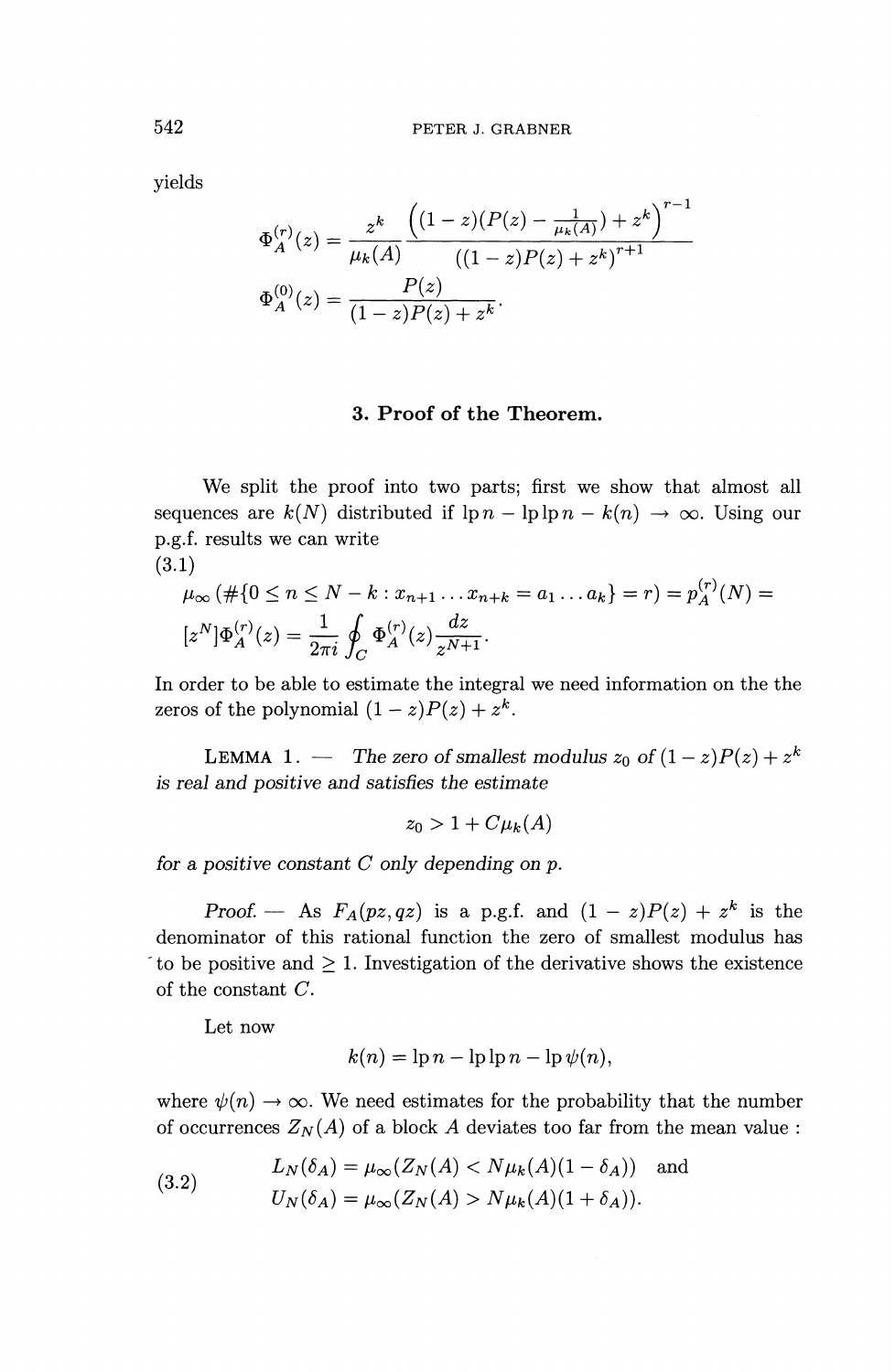These probabilities are sums of the  $p_A^{(r)}(N)$  defined in (3.1) :

(3.3) 
$$
L_N(\delta_A) = \sum_{r < N\mu_k(A)(1-\delta_A)} p_A^{(r)}(N) \text{ and } \\ U_N(\delta_A) = \sum_{r > N\mu_k(A)(1+\delta_A)} p_A^{(r)}(N).
$$

We will use the integral representation  $(3.1)$  to estimate these quantities.

For convenience we now introduce some notations  
\n
$$
Q(z) = (1 - z)P(z) + z^k
$$
\n
$$
a(z) = \frac{z^k}{Q(z)^2}, \quad b(z) = 1 + \frac{z - 1}{\mu_k(A)Q(z)}
$$

This gives

$$
\Phi_A^{(r)}(z) = \frac{1}{\mu_k(A)} a(z) b(z)^{r-1}
$$

for 
$$
r \ge 1
$$
. Observe further that  
\n
$$
a(1 \pm \varepsilon) = 1 + O\left(\frac{1}{\mu_k(A)} \varepsilon\right)
$$
\n
$$
b(1 \pm \varepsilon) = 1 \pm \frac{\varepsilon}{\mu_k(A)} + O\left(\frac{\varepsilon^2}{\mu_k(A)^2}\right)
$$
\n
$$
b^j(1 \pm \varepsilon) = \exp\left(\pm \frac{\varepsilon j}{\mu_k(A)} + O\left(\frac{\varepsilon^2 j}{\mu_k(A)^2}\right)\right)
$$
\n
$$
(1 \pm \varepsilon)^{-n} = \exp\left(\mp n\varepsilon + O(n\varepsilon^2)\right).
$$

We can now write

now write  
\n
$$
U_N(\delta_A) = \frac{1}{2\pi i} \oint_C \frac{1}{\mu_k(A)} a(z) \frac{b^j(z)}{1 - b(z)} \frac{dz}{z^{N+1}},
$$

where  $j = [N\mu_k(A)(1 + \delta_A)]$ . As all the power series involved have positive

coefficients and because of Lemma 1 we can estimate  
\n
$$
U_N(\delta_A) \leq \frac{1}{\mu_k(A)} a(1-\varepsilon) \frac{b^j (1-\varepsilon)}{1-b(1-\varepsilon)} (1-\varepsilon)^{-N}
$$

for every positive 
$$
\varepsilon < C\mu_k(A)
$$
. Using (3.5) yields  
\n
$$
U_N(\delta_A) \leq \frac{1}{\varepsilon} \frac{1+O\left(\frac{\varepsilon}{\mu_k(A)}\right)}{1+O\left(\frac{\varepsilon}{\mu_k(A)}\right)} \exp\left(\left(N - \frac{j}{\mu_k(A)}\right)\varepsilon + O\left(\frac{\varepsilon^2 j}{\mu_k(A)^2}\right) + O(N\varepsilon^2)\right).
$$

Inserting  $\varepsilon = \left( \frac{\mu_b(A)}{\mu_b(A)} \right)^{\frac{1}{2}}$  into the above inequality yield (3.6)  $U_N(\delta_A) \leq \exp(-\delta_A (N\mu_k(A)\ln N)^{\frac{1}{2}} + C_1\log N).$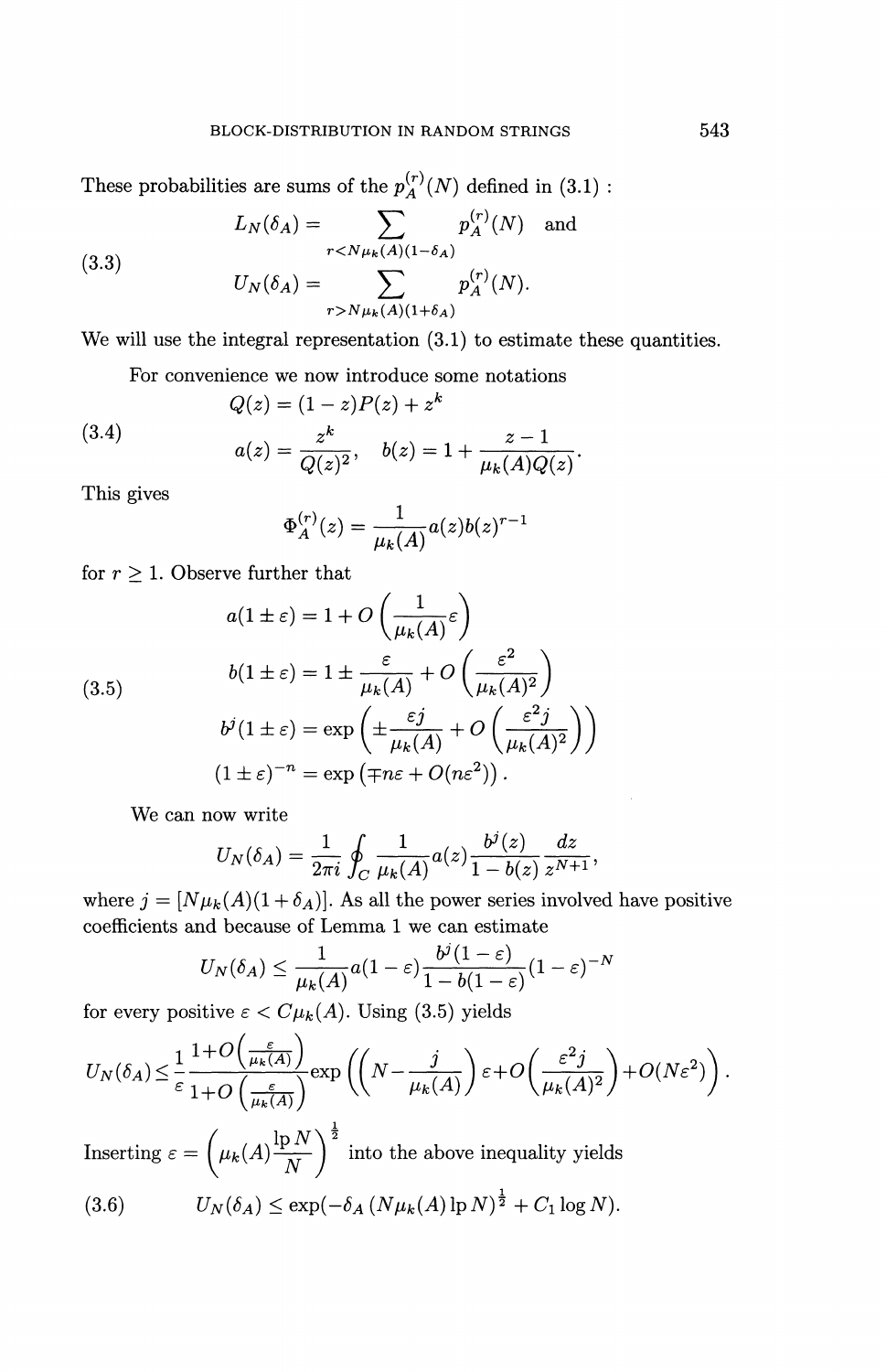In the same way we treat the lower tail. Let now  $j = [N\mu_k(A)(1-\delta_A)].$ Thus we obtain

otain  

$$
L_N(\delta_A) = \frac{1}{2\pi i} \oint_C \left( \frac{P(z)}{Q(z)} + \frac{a(z)}{\mu_k(A)} \frac{b^j(z) - 1}{b(z) - 1} \right) \frac{dz}{z^{N+1}}.
$$

We can now estimate

$$
2\pi i \int_C \left( Q(z) - \mu_k(A) \right) o(z) - 1 \int z^{N+1}
$$
  
can now estimate  

$$
L_N(\delta_A) \le \frac{P(1+\varepsilon)}{Q(1+\varepsilon)} (1+\varepsilon)^{-N} + \frac{1}{\mu_k(A)} j b^j (1+\varepsilon) a (1+\varepsilon) (1+\varepsilon)^{-N}.
$$

Using the same value for  $\varepsilon$  as above yields

(3.7) 
$$
L_N(\delta_A) \leq \exp\left(-\delta_A \left(N\mu_k(A)\ln N\right)^{\frac{1}{2}} + C_2 \log N\right).
$$

Combining this with (3.6) yields  
\n
$$
\mu_{\infty}\left(\left|\frac{Z_N(A)}{N} - \mu_k(A)\right| > \delta_A \mu_k(A)\right)
$$
\n
$$
\leq \exp(-\delta_A (N \mu_k(A)) p N)^{\frac{1}{2}} + C_3 \log N).
$$

 $\mathbb{R}^k$ Let now  $\delta_A = \delta \left( \frac{p^k}{\mu_k(A)} \right)^{\frac{1}{2}}$  and observe that  $p^k = \frac{\ln N}{N} \psi(N)$ Therefore we have

(3.9) 
$$
\mu_{\infty}(D_N^{k(N)}(\omega) > \delta) \leq 2^{k(N)} \exp(-\delta \psi(N)^{\frac{1}{2}} \ln N + C_3 \log N)
$$

$$
\leq \exp(-\delta \psi(N)^{\frac{1}{2}} \ln N + C' \log N).
$$

We now choose  $\delta$  as a function of N

$$
\delta=\psi(N)^{-\frac{1}{4}}
$$

and observe that

$$
\sum_{N=1}^{\infty} \exp(-\psi(N)^{\frac{1}{4}} \ln N + C' \log N) < \infty.
$$

Thus by the Borel-Cantelli lemma (cf. [Fe]), we obtain the first part of our Theorem.

We now have to prove that almost no series are  $k(N)$ -distributed if We now have to prove that almost no series are  $k(N)$ -distributed if  $\ln n - \ln \ln n - k(n) \nightharpoonup \infty$  (we confine ourselves to the case  $p < \frac{1}{2}$ , becaus the case  $p = \frac{1}{1}$  has been treated by Grill [Gr]). We introduce a set  $\lambda$ of strings of length *k,* which have only trivial autocorrelation and do not overlap each other :

$$
\mathcal{A} = \left\{ \underbrace{0 \dots 0}_{l} \underbrace{\mathcal{A}}_{l+d(k)-2} \underbrace{1 \dots 1}_{l} \right\},
$$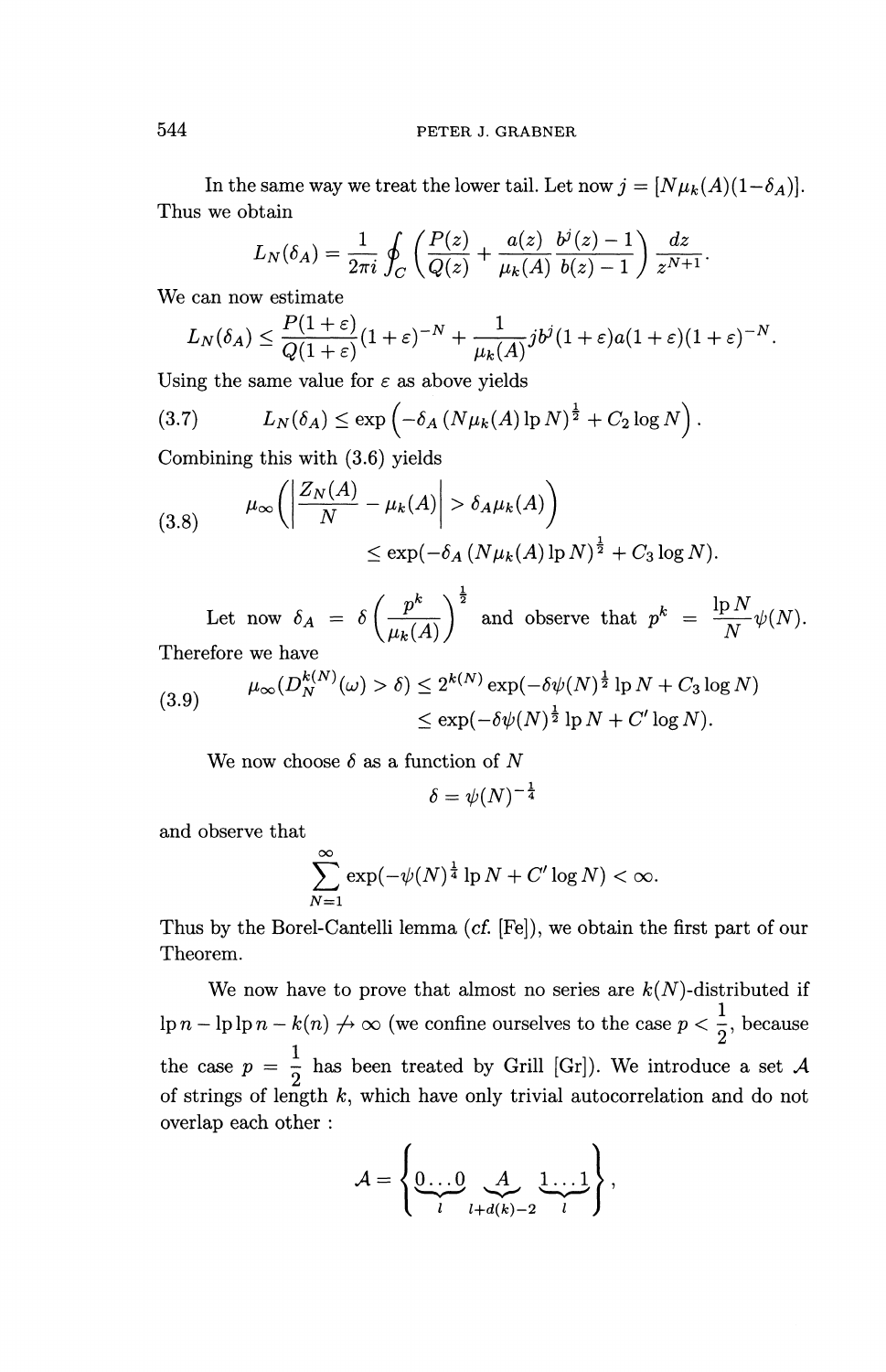where  $l = \left\{\frac{k}{3}\right\} + 1$  and  $d(k) = k \mod 3$ . We need the p.g.f.  $\varphi(z)$  of all strings not containing an element of *A.* This function satisfies the equations *ip(z)* + <^Ai (^) + . . . + *^Am* (^) = *^{z)* + 1

$$
\varphi(z) + \varphi_{A_1}(z) + \ldots + \varphi_{A_m}(z) = z\varphi(z) + 1
$$

$$
\varphi_{A_1}(z) = z^k \mu_k(A_1)\varphi(z)
$$

$$
\ldots
$$

$$
\varphi_{A_m}(z) = z^k \mu_k(A_m)\varphi(z),
$$

where  $A_1, \ldots, A_m$  are the elements of A and  $\phi_{A_l}(z)(l = 1, \ldots, m)$  is the p.g.f. of the blocks ending with *Ai* but containing no further occurrence of any element of *A.* Solving these equations yields

(3.10) 
$$
\varphi(z) \frac{1}{1 - z + \mu_k(A) z^k}.
$$

Note that the simplicity of these equations comes from the trivial overlap structure of the elements of *A.*

Because of this simple overlap structure it is easy to see that  $(9.11)$ 

$$
\phi_{j_1...j_m}(z)
$$
\n
$$
= \frac{(j_1 + ... + j_m)!}{j_1! \cdots j_m!} \mu_k(A_1)^{j_1} \cdots \mu_k(A_m)^{j_m} z^{k(j_1 + ... + j_m)} \varphi(z)^{j_1 + ... + j_m + 1}
$$

is the p.g.f. of all blocks containing  $A_l$  exactly  $j_l$  times  $(l = 1...m)$ . As in

the first part of the proof we use  
\n
$$
M_N(\delta) = \mu_{\infty} (|Z_N(A_l) - N\mu_k(A_l)| \le N\mu_k(A_l)\delta_{A_l}, l = 1 ... m)
$$
\n(3.12)\n
$$
= \frac{1}{2\pi i} \oint_C \sum_{\substack{|j_l - N\mu_k(A_l)| \le N\mu_k(A_l)\delta_{A_l} \\ l = 1,...,m}} \varphi_{j_1...j_m}(z) \frac{dz}{z^{N+1}},
$$

where  $\delta_{A_l} = \delta \left( \frac{p^k}{\mu_k(A_l)} \right)$ 

We want to treat (3.12) exactly like the corresponding expressions in the first part of the proof. For this purpose we need information on the zeros of the polynomial  $1 - z + \mu_k(A)z^k$ 

**LEMMA 2.** — The zero of smallest modulus  $z_0$  of  $1 - z + \mu_k(A)z^k$ *is real and satisfies*

$$
z_0>1+\mu_k(\mathcal{A}).
$$

*Proof. —* The proof of the first statement is as in the proof of Lemma 1. For the proof of the inequality insert  $z = 1 + \mu_k(A)$  into the polynomial.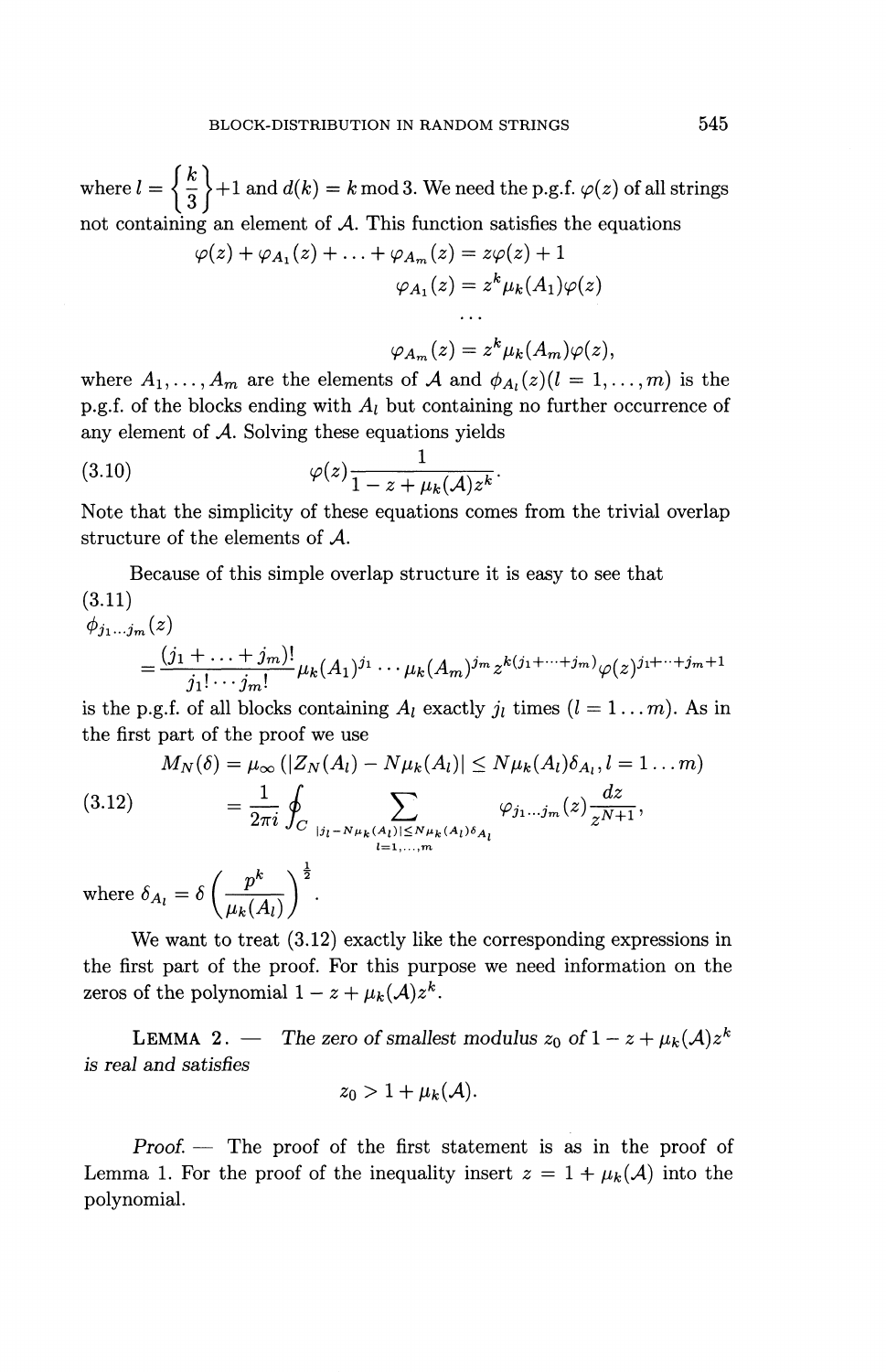Observe now that

$$
\frac{1}{2\pi i} \oint_C \varphi(z)^{J+1} \frac{dz}{z^{N-kJ+1}} \leq \varphi(1+\varepsilon)^{J+1} (1+\varepsilon)^{kJ-N}
$$

for  $\varepsilon \leq \mu_k(\mathcal{A})$ . Inserting  $\varepsilon = \mu_k(\mathcal{A}) - \frac{J}{N}$  and performing similar calculations as in the first part of the proof yields (3.13)

$$
\frac{1}{2\pi i} \oint_C \varphi(z)^{J+1} \frac{dz}{z^{N-kJ+1}} \le \frac{1}{\mu_k(\mathcal{A})^{J+1}} \exp\left(-\frac{(J - N\mu_k(\mathcal{A}))^2}{2N\mu_k(\mathcal{A})} + O(k\mu_k(\mathcal{A})^2 N)\right)
$$

Let now  $n = N\mu_k(\mathcal{A}), J = j_1 + \cdots + j_m$  and  $p_l = \frac{\mu_k(A_l)}{\mu_k(\mathcal{A})}$  and insert  $(3.13)$  into  $(3.12)$  to obtain (3.14)  $M_N(\delta)$ 14) $\frac{1}{N} \left( \frac{1}{\mu_k(\mathcal{A})} \sum_{\substack{|j_l = np_l \leq np_l \delta_{A_l} \ j_1 | \cdots j_m \in \mathbb{N}^l}} \frac{J!}{j_1! \cdots j_m!} \right)$ 

$$
\leq \frac{1}{\mu_k(\mathcal{A})}\sum_{\substack{|j_l - n_{p_l}| \leq n_{p_l}\delta_{A_l}\\l = 1, \ldots, m}} \frac{J!}{j_1! \cdots j_m!} \prod_{l = 1}^m p_l^{j_l} \exp \left(-\frac{(J - n)^2}{2n} + O(k\mu_k(\mathcal{A})n)\right),
$$

where  $\sum_{l=1}^{m} p_l = 1$ . Thus we have arrived at an expression that we can treat by the normal approximation of the multinomial distribution.

Assume that  $N$  runs through a subsequence of  $\mathbb N$  such that

$$
\ln N - \ln \ln N - k(N) \to \limsup_{N \to \infty} (\ln N - \ln \ln N - k(N)) = \ln C < \infty.
$$

It will suffice to prove our theorem for the case that lim sup Ip *N —* Ip Ip *N*   $k(N) > -\infty$ , such that  $0 < C < \infty$ . Observe now that  $N\mu_k(A_l)\delta_{A_l} =$  $\delta \sqrt{CN\mu_k (A_l)\ln N}$  and use Stirling's formula

$$
\left(\frac{n}{e}\right)^n \sqrt{2\pi n} \le n! \le \frac{11}{10} \left(\frac{n}{e}\right)^n \sqrt{2\pi n}
$$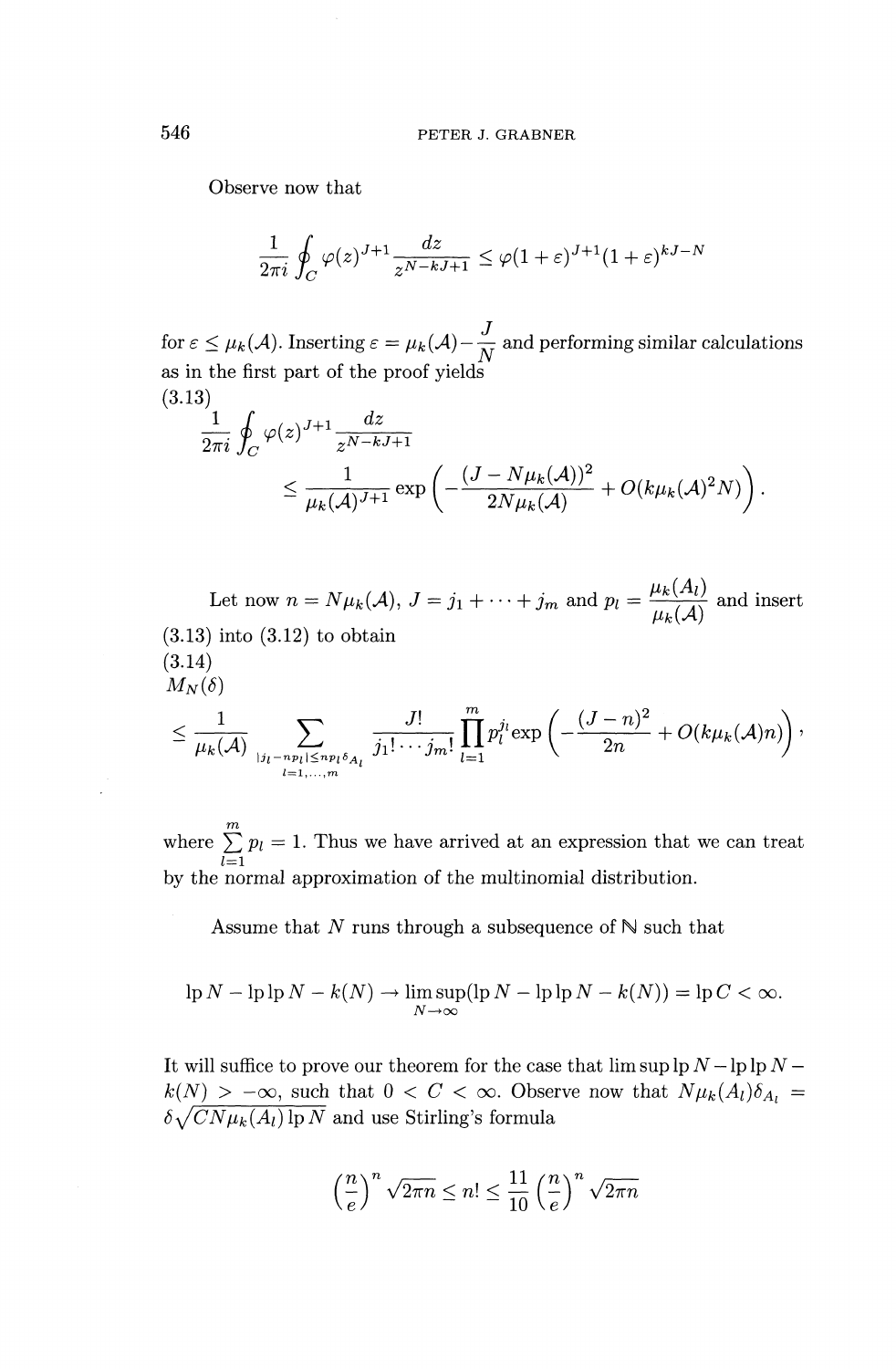to obtain

(3.15)

15)  
\n
$$
M_N(\delta) \leq \frac{11}{10} \frac{\exp(O(k\mu_k(A)n))}{\mu_k(A)\sqrt{2\pi}^{m-1}} \sum_{|j_l - np_l| \leq \delta \sqrt{CN\mu_k(A_l)} \ln N} \frac{\sqrt{J}}{\sqrt{j_1 \cdots j_m}}
$$
\n
$$
\times \frac{J^J}{j_1^{j_1} \cdots j_m^{j_m}} \prod_{l=1}^m p_l^{j_l} \exp\left(-\frac{(J-n)^2}{2n}\right)
$$
\n
$$
= \frac{11}{10} \frac{\exp(O(k\mu_k(A)n))}{n^{m-12}\mu_k(A)(2\pi)^{\frac{m-1}{2}}\sqrt{p_1 \cdots p_m}} \sum_{|z_l| \leq \delta_{A_l}} \frac{\sqrt{1+\eta}}{\sqrt{(1+x_1)\cdots(1+x_m)}}
$$
\n
$$
\times \exp\left(-\frac{n}{2} \sum_{l=1}^m p_l x_l^2 + O(n\eta^3) + O\left(n \sum_{l=1}^m p_l x_l^3\right)\right),
$$
\nwhere  $j_l = n! (1+x_l)$  and  $I = n(1+n)$ . The terms in the last exponent

where  $j_l = np_l(1+x_l)$  and  $J = n(1+\eta)$ . The terms in the last exponential  $\int x^2$  $\times \exp\left(-\frac{\pi}{2}\sum_{l=1}^n p_l x_l^2 + O(n\eta^3) + O\left(n\sum_{l=1}^n p_l x_l^3\right)\right),$ <br>where  $j_l = np_l(1 + x_l)$  and  $J = n(1 + \eta)$ . The terms in the last exponential<br>come from  $(1 + x)^{1+x} = \exp\left(x + \frac{x^2}{2} + O(x^3)\right)$  for  $x \to 0$  and the observation that  $j_1 + \cdots + j_m = J$  transforms to  $\sum p_i x_i = \eta$ . In the following we will use  $p < \frac{1}{2}$  which yields  $\delta_{A_i} \to 0$  for our choice of A (in  $\frac{1}{1}$   $\frac{1}{2}$ the case  $p = \frac{1}{2}$  we have  $\delta_{A_i} = \delta$  and the following arguments cannot be used).

Inserting the definition of  $\delta_{A_i}$  yields the estimate (3.16)  $\left| \sum_{m,n^3}^m \right| < \frac{(\log N)^{\frac{3}{2}}}{\ln N} \sum_{n=1}^m \frac{1}{\log N}$ 

$$
\left| n \sum_{l=1}^{m} p_l x_l^3 \right| \leq \frac{(\log N)^{\frac{3}{2}}}{\sqrt{n}} \sum_{l=1}^{m} \frac{1}{\sqrt{p_l}}
$$
  
=  $O(N^{-\frac{1}{3} + \frac{1}{6} \log p + \frac{1}{3} \log (\frac{1}{\sqrt{p}} + \frac{1}{\sqrt{q}})} (\log N)^{\frac{4}{3} - \frac{1}{6} \log p - \frac{1}{3} \log (\frac{1}{\sqrt{p}} + \frac{1}{\sqrt{q}})})$ 

and a similar estimate holds for  $n\eta^3$ . Using an exponential estimate yields  $\sqrt{1+\eta}$ 

$$
\frac{\sqrt{(1+x_1)\cdots(1+x_m)}}{=\exp(O(N^{-\frac{1}{3}+\frac{1}{6}\frac{\log q}{\log p}+\frac{1}{3}\log(\frac{1}{\sqrt{p}}+\frac{1}{\sqrt{q}})}(\log N)^{\frac{4}{3}-\frac{1}{6}\frac{\log q}{\log p}-\frac{1}{3}\log(\frac{1}{\sqrt{p}}+\frac{1}{\sqrt{q}})})).
$$
\n1 log q

Inserting these inequalities into (3.15) and setting 
$$
\alpha = \frac{1}{6} \frac{\log q}{\log p} + \frac{1}{3} \ln \left( \frac{1}{\sqrt{p}} + \frac{1}{\sqrt{q}} \right)
$$
 yields

$$
\frac{M_N(\delta) \leq \exp(O(N^{-\frac{1}{3}+\alpha}(\log N)^{\frac{4}{3}-\alpha}))n^{\frac{m+1}{2}}\sqrt{p_1\cdots p_m}}{\mu_k(\mathcal{A})(2\pi)^{\frac{m-1}{2}}}
$$

$$
\times \sum_{|x_l|\leq \delta_{A_l}} \exp\left(-\frac{n}{2}\sum_{l=1}^m p_l x_l^2\right) \frac{1}{(np_1)\cdots(np_m)}.
$$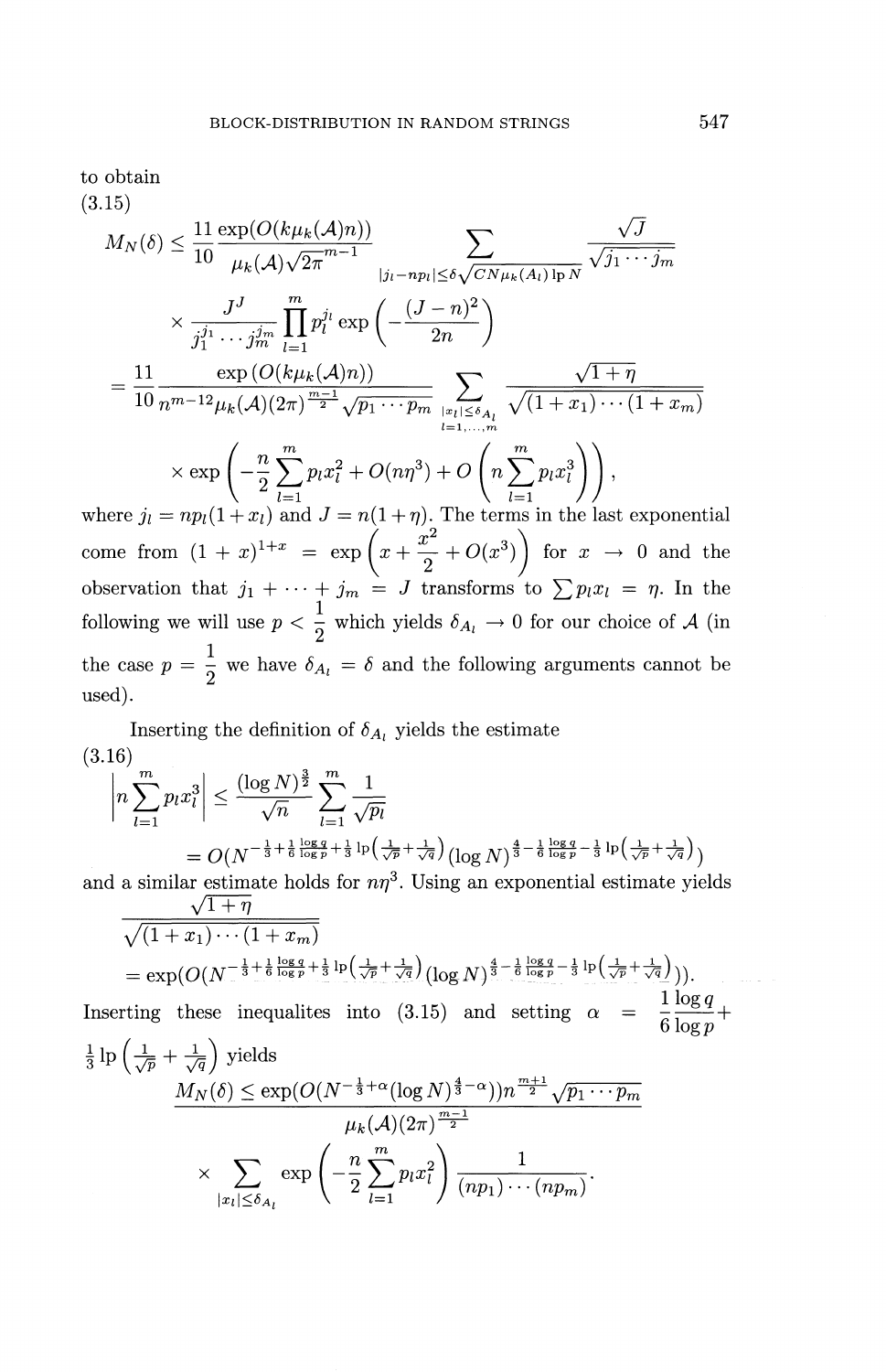The sum in the last line can be interpreted as a lower Riemann sum for the integral

$$
\int_{|x_l|\leq \delta_{A_l}} \exp\left(-\frac{n}{2}\sum_{l=1}^m p_l x_l^2\right) dx_1\cdots dx_m
$$

using the lattice

$$
\left\{(x_1,\ldots,x_m)\mid x_l=\frac{j_l}{np_l}-1,\quad |x_l|\leq \delta_{A_l},\quad l=1,\ldots,m\right\}.
$$

**Thus we obtain**

(3.17)

$$
M_N(\delta) \le \exp(O(N^{-\frac{1}{3}+\alpha}(\log N)^{\frac{4}{3}-\alpha})+O(\log N))(\Phi(\delta\sqrt{C\ln N}))^m,
$$

where

$$
\Phi(x) = \frac{1}{\sqrt{2\pi}} \int_{-x}^{x} e^{-\frac{t^2}{2}} dt \sim 1 - \sqrt{\frac{2}{\pi}} \frac{1}{x} e^{-\frac{x^2}{2}}
$$

for  $x \to \infty$ . Therefore we can estimate  $(3.18)$ <br>M<sub>y</sub>(6  $\mathbf{r}$ 

$$
\leq \exp\left(-\sqrt{\frac{2}{\pi}} \frac{m}{\delta\sqrt{C\ln N}e^{\frac{1}{2}\delta^2 C\ln N}} + O(N^{-\frac{1}{3}+\alpha}(\log N)^{\frac{4}{3}-\alpha}) + O(\log N)\right).
$$

Observe now

(3.19)  
\n
$$
m \asymp \left(\frac{N}{\log N}\right)^{\frac{1}{3}\log 2}
$$
\n
$$
\mu_k(\mathcal{A}) \asymp \left(\frac{\log N}{N}\right)^{-\frac{1}{3}\log q}
$$
\n
$$
n \asymp N^{1+\frac{1}{3}\log q} (\log N)^{-\frac{1}{3}\log \log q}
$$

Inserting these estimates into  $(3.18)$  yields

$$
M_N(\delta) \le \exp\left(-D\frac{N^{\frac{1}{3}\ln 2 - \frac{1}{2}\delta^2 C \ln e}}{\delta(\log N)^{\frac{1}{2} + \frac{1}{3}\ln 2}} + O(N^{-\frac{1}{3} + \alpha}(\log N)^{\frac{4}{3} - \alpha}) + O(\log N)\right),
$$

where  $D > 0$  is a constant implied by (3.19). The right hand side tends to 0 for sufficiently small  $\delta > 0$ , because  $\frac{1}{2} \ln 2 > -\frac{1}{2} + \alpha$  holds for  $p < 1$ .  $e \frac{1}{3}$  lp 2 >  $-\frac{1}{3} + \alpha$  holds for  $p <$ 

Note that

$$
\mu_\infty(D_N^{k(N)}(\omega)<\delta)\leq M_N(\delta).
$$

Thus the proof is complete.  $\Box$